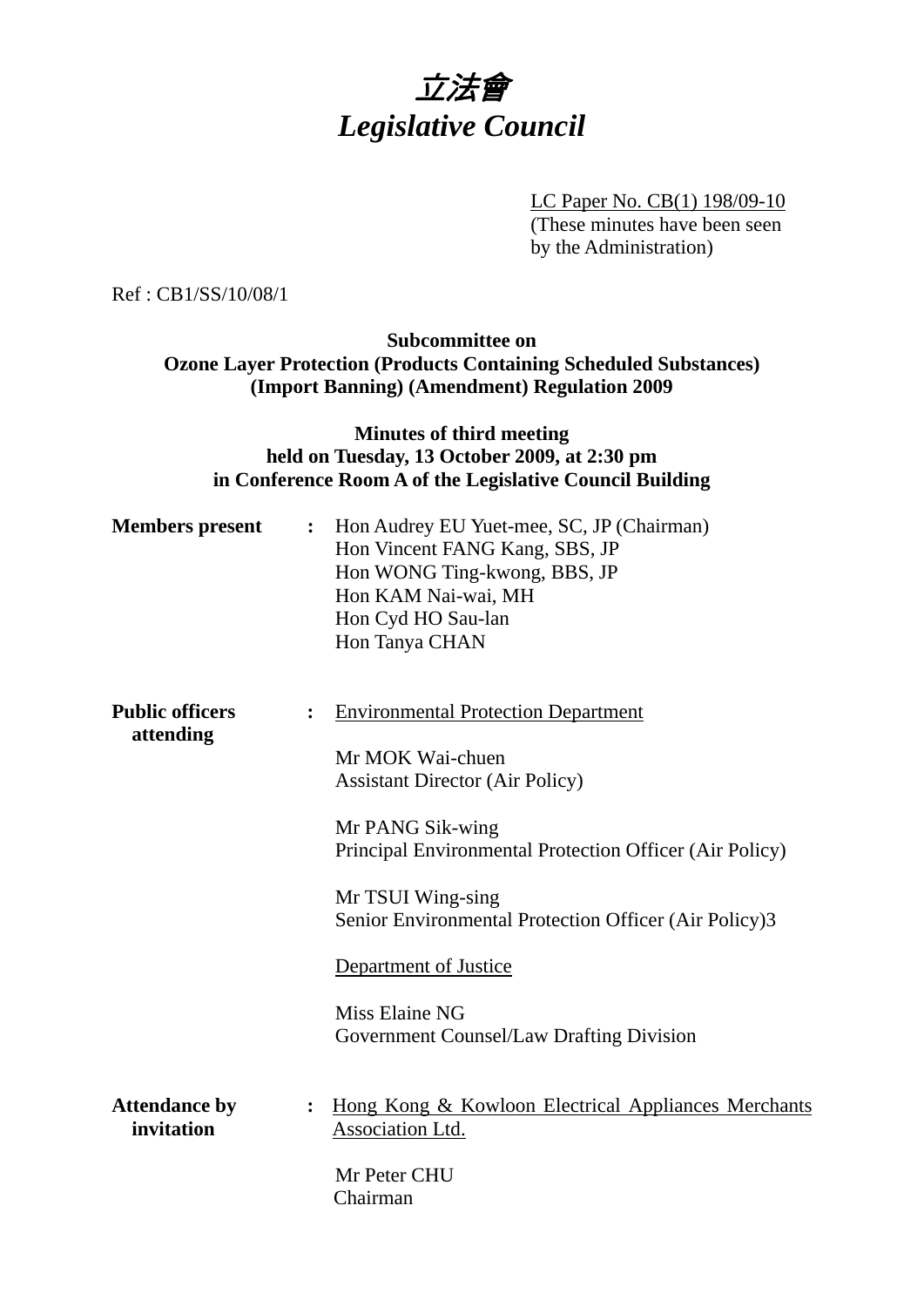|                            |                | $-2-$                                                                               |  |  |  |
|----------------------------|----------------|-------------------------------------------------------------------------------------|--|--|--|
|                            |                | The Association of Registered Fire Service Installation<br>Contractors of Hong Kong |  |  |  |
|                            |                | Mr LAM Oi-ki<br>Chairman                                                            |  |  |  |
|                            |                | The HK Federation of Electrical & Mechanical<br><b>Contractors Ltd</b>              |  |  |  |
|                            |                | Mr Otto POON<br>President                                                           |  |  |  |
|                            |                | The Chartered Institution of Building Services Engineers<br>(Hong Kong Branch)      |  |  |  |
|                            |                | Mr T M CHUNG<br>Vice Chairman                                                       |  |  |  |
|                            |                | Hong Kong Chinese Importers' and Exporters' Association                             |  |  |  |
|                            |                | Mr Rock CHEN<br><b>Vice President</b>                                               |  |  |  |
|                            |                | <b>Consumer Council</b>                                                             |  |  |  |
|                            |                | Ms Connie LAU<br><b>Chief Executive</b>                                             |  |  |  |
| <b>Clerk in attendance</b> | $\ddot{\cdot}$ | Miss Becky YU<br>Chief Council Secretary (1)1                                       |  |  |  |
| <b>Staff in attendance</b> | $\ddot{\cdot}$ | <b>Miss Kitty CHENG</b><br><b>Assistant Legal Adviser 5</b>                         |  |  |  |
|                            |                | Mr Franco KWONG<br>Council Secretary (1)1                                           |  |  |  |

# **I. Meeting with deputations and the Administration**

## Meeting with deputations

The Chairman invited views from the following deputations -

(a) Hong Kong & Kowloon Electrical Appliances Merchants Association Ltd. LC Paper No. CB(1) 2755/08-09(01)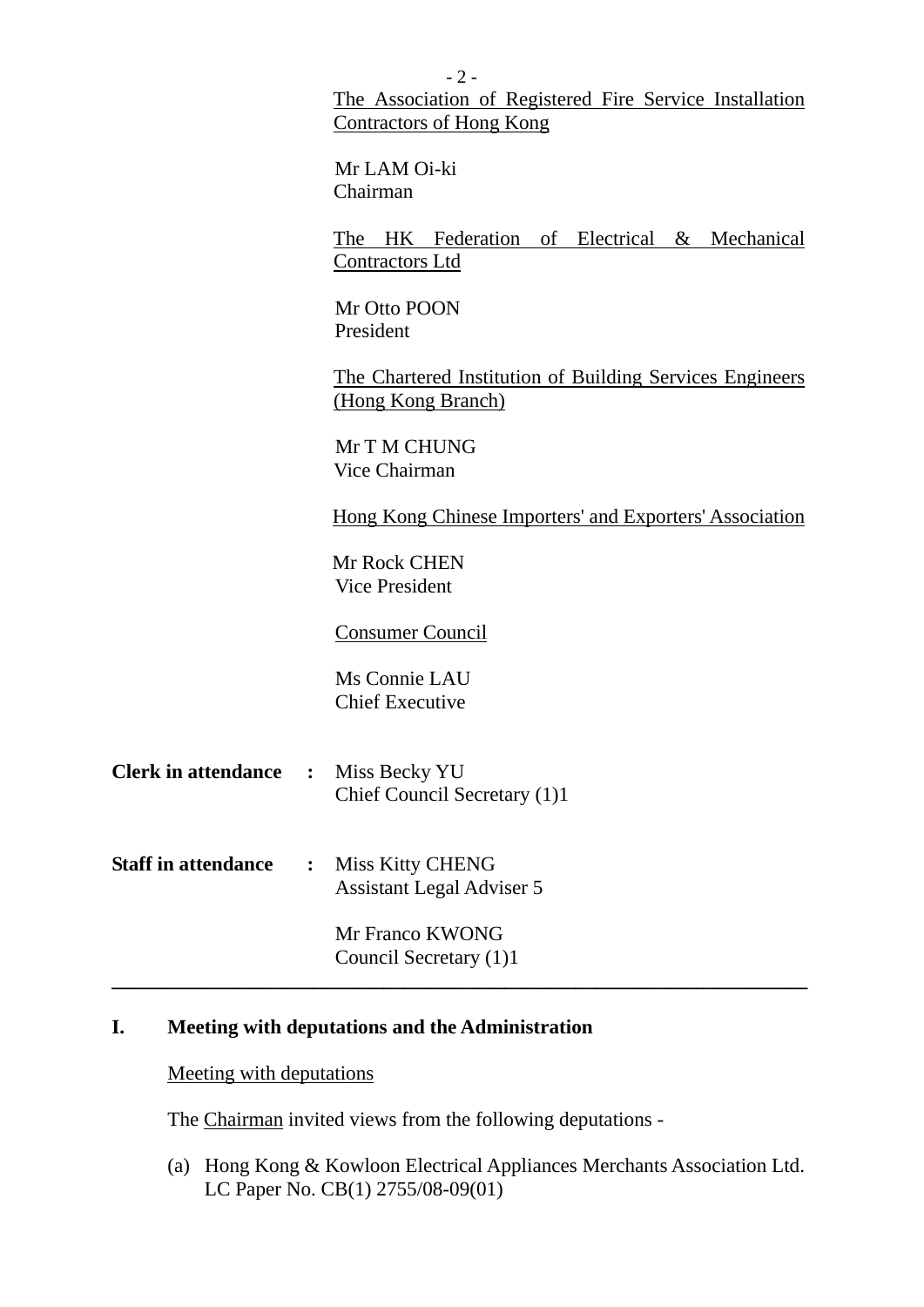- (b) The Association of Registered Fire Service Installation Contractors of Hong Kong
- (c) The HK Federation of Electrical & Mechanical Contractors Ltd
- (d) The Chartered Institution of Building Services Engineers (Hong Kong Branch) LC Paper No. CB(1) 2755/08-09(03)
- (e) Hong Kong Chinese Importers' and Exporters' Association LC Paper No. CB(1) 2755/08-09(04) (Chinese version only)
- (f) Consumer Council LC Paper No. CB(1) 2755/08-09(05)

#### *Submissions from deputations not attending the meeting*

| LC Paper No. $CB(1)$ 2755/08-09(06)                                          |               | — Submission from Green Council<br>(English version only)                                                                                                                    |
|------------------------------------------------------------------------------|---------------|------------------------------------------------------------------------------------------------------------------------------------------------------------------------------|
| LC Paper No. CB(1) 2755/08-09(07)                                            | $\frac{1}{2}$ | Submission from The Real Estate<br>Developers Association of Hong<br>Kong (English version only)                                                                             |
| <b>Meeting with the Administration</b><br>(LC Paper No. CB(1) 2755/08-09(08) | $\frac{1}{2}$ | List of follow-up actions arising from<br>the discussion at the meeting on<br>5 October 2009)                                                                                |
| <b>Background information on the Regulation</b><br>(Ref: EP 351/04/34)       |               | The Legislative Council Brief                                                                                                                                                |
| LC Paper No. LS 95/08-09                                                     | $\frac{1}{2}$ | <b>Legal Service Division Report</b>                                                                                                                                         |
| LC Paper No. CB(1) 2671/08-09(01)                                            |               | - Background brief on Ozone Layer<br>Protection<br>(Products)<br>Containing<br>Scheduled Substances) (Import<br>Banning)<br>(Amendment)<br><b>Regulation 2009</b>            |
| LC Paper No. CB(1) $2671/08-09(02)$ — Marked-up copy of the Regulation       |               |                                                                                                                                                                              |
| LC Paper No. CB(1) 2679/08-09                                                |               | Information note<br>"Montreal<br>on<br>Protocol on Substances that Deplete<br>the Ozone Layer" prepared by the<br>and Library Services<br>Research<br>Division (IN23/08-09)) |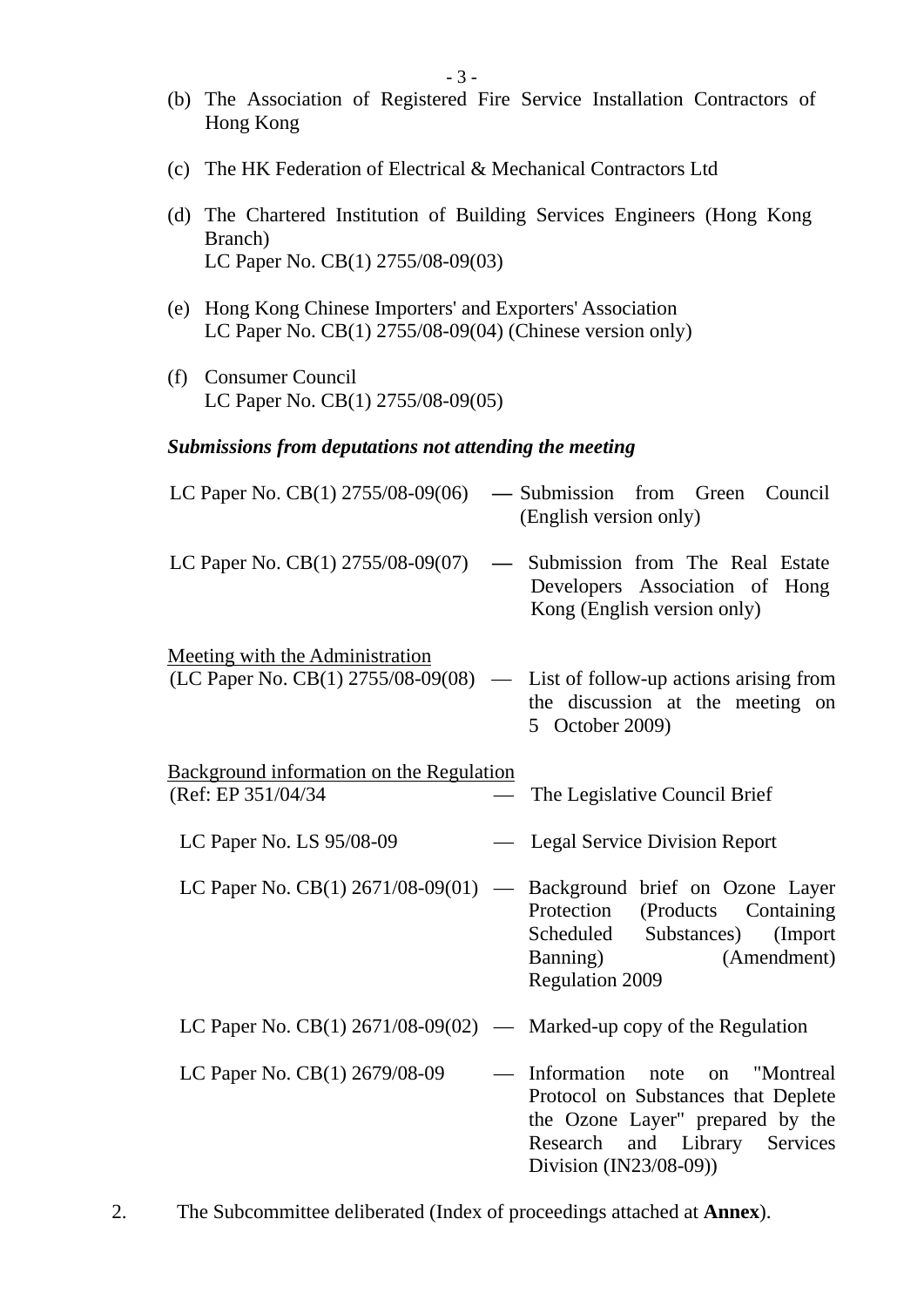- 3. The Administration was requested to
	- (a) advise whether mobile air-conditioners having rated cooling capacity not exceeding 7.5 kilowatts were covered under proposed section 2A(1); and
	- (b) provide the minutes of meeting regarding the outcome of consultation with the trades on the Regulation

## **II. Any other business**

4. There being no other business, the meeting ended at 4:30 pm.

Council Business Division 1 Legislative Council Secretariat 30 October 2009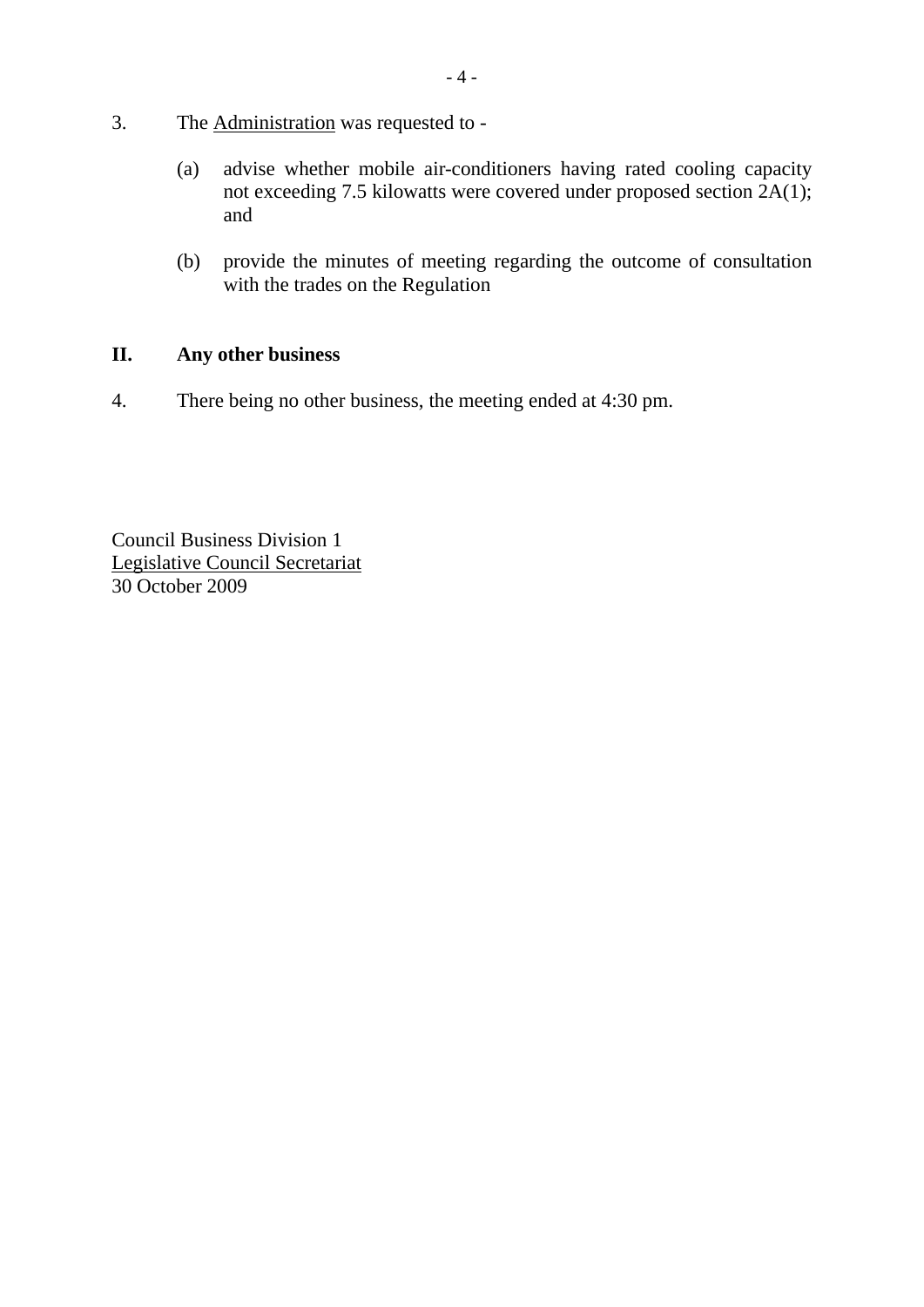#### **Subcommittee on Ozone Layer Protection (Products Containing Scheduled Substances) (Import Banning) (Amendment) Regulation 2009**

### **Proceedings of the third meeting on Tuesday, 13 October 2009, at 2:30 pm in Conference Room A of the Legislative Council Building**

| <b>Time marker</b> | <b>Speaker</b>                                                                                                                            | Subject(s)                                                                                                                                                                                                                                                                                                                                                                                                                                                                                                                                                                                                                                                            | <b>Action required</b> |
|--------------------|-------------------------------------------------------------------------------------------------------------------------------------------|-----------------------------------------------------------------------------------------------------------------------------------------------------------------------------------------------------------------------------------------------------------------------------------------------------------------------------------------------------------------------------------------------------------------------------------------------------------------------------------------------------------------------------------------------------------------------------------------------------------------------------------------------------------------------|------------------------|
|                    | Agenda Item I -Meeting with deputations and the Administration                                                                            |                                                                                                                                                                                                                                                                                                                                                                                                                                                                                                                                                                                                                                                                       |                        |
| 000001 - 000408    | Chairman                                                                                                                                  | Opening remark                                                                                                                                                                                                                                                                                                                                                                                                                                                                                                                                                                                                                                                        |                        |
| 000409 - 000812    | Mr Peter CHU,<br>Hong Kong & Kowloon<br>Electrical<br>Appliances<br>Merchants Association<br>Ltd. (EAMAL)                                 | Expression of views (LC Paper<br>No. CB(1) 2755/08-09(01)).                                                                                                                                                                                                                                                                                                                                                                                                                                                                                                                                                                                                           |                        |
| 000813 - 001117    | Mr LAM Oi-ki,<br>The<br>Association<br>of<br>Registered Fire Service<br><b>Installation Contractors</b><br>οf<br>Hong<br>Kong<br>(ARFSIC) | Expression of views (LC Paper<br>No. CB(1) $2755/08-09(02)$ ).                                                                                                                                                                                                                                                                                                                                                                                                                                                                                                                                                                                                        |                        |
| 001118 - 001358    | Mr Otto POON,<br>The HK Federation of<br>Electrical<br>$\&$<br><b>Mechanical Contractors</b><br>Ltd (HKFEMC)                              | Expression of views -<br>supported the control on the<br>(a)<br>import and use of ozone<br>depleting substances;<br>as depletion of ozone layer<br>(b)<br>was gradually under control,<br>the problem should now be<br>considered<br>the<br>in<br>wider<br>context of global warming<br>and climate change;<br>apart from banning the import<br>(c)<br>of hydrochlorofluorocarbon<br>(HCFC)-containing<br>air-conditioners,<br>due<br>consideration should also be<br>given to the energy efficiency<br>of refrigerants since the use of<br>energy-efficient<br>low<br>refrigerants<br>was<br>not<br>conducive to addressing the<br>problem of global warming;<br>and |                        |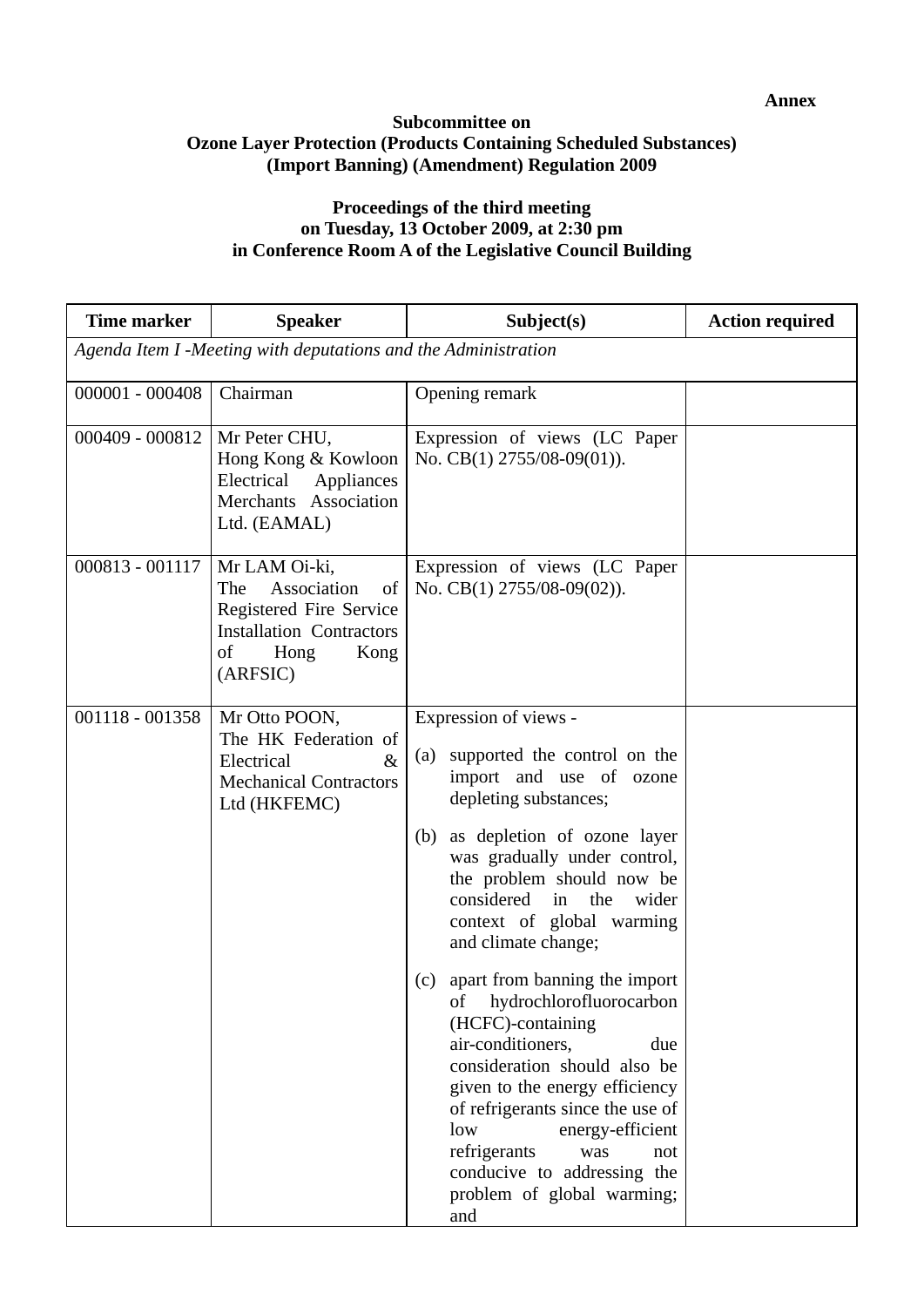| <b>Time marker</b> | <b>Speaker</b>                                                                                                         | Subject(s)                                                                                                                                                                                                                                                                                                                                                                                                                                                                                                                                                                                                                                                                                                                                                                                                                               | <b>Action required</b> |
|--------------------|------------------------------------------------------------------------------------------------------------------------|------------------------------------------------------------------------------------------------------------------------------------------------------------------------------------------------------------------------------------------------------------------------------------------------------------------------------------------------------------------------------------------------------------------------------------------------------------------------------------------------------------------------------------------------------------------------------------------------------------------------------------------------------------------------------------------------------------------------------------------------------------------------------------------------------------------------------------------|------------------------|
|                    |                                                                                                                        | (d) publicity should be stepped<br>and a clear labelling<br>up<br>system should be put in place<br>to enable consumers to choose<br>the suitable products.                                                                                                                                                                                                                                                                                                                                                                                                                                                                                                                                                                                                                                                                               |                        |
| $001359 - 001615$  | Mr T M CHUNG,<br>The<br>Chartered<br>Institution of Building<br>Services<br>Engineers<br>(Hong Kong Branch)<br>(CIBSE) | Expression of views (LC Paper<br>No. CB(1) 2755/08-09(03)).                                                                                                                                                                                                                                                                                                                                                                                                                                                                                                                                                                                                                                                                                                                                                                              |                        |
| 001616 - 001923    | Mr Rock CHEN,<br>Hong Kong Chinese<br>Importers'<br>and<br>Exporters' Association<br>(HKCIEA)                          | Expression of views (LC Paper<br>No. CB(1) 2755/08-09(04)).                                                                                                                                                                                                                                                                                                                                                                                                                                                                                                                                                                                                                                                                                                                                                                              |                        |
| 001924 - 002340    | Ms Connie LAU,<br>Consumer<br>Council<br>(CC)                                                                          | Expression of views (LC Paper<br>No. CB(1) 2755/08-09(05)).                                                                                                                                                                                                                                                                                                                                                                                                                                                                                                                                                                                                                                                                                                                                                                              |                        |
| 002341 - 002746    | Administration                                                                                                         | Administration's<br>to<br>response<br>deputations' views -<br>(a) the proposed Regulation aimed<br>to ban the import not the use of<br>controlled products;<br>(b) although the use of scheduled<br>substances listed in Parts 1, 3<br>9<br>fire<br>and<br>in<br>portable<br>extinguishers were rare, the<br>Administration could not rule<br>out the use of such substances<br>in portable fire extinguishers.<br>Hence, opportunity was taken<br>to ban the import of portable<br>fire extinguishers that contain<br>these substances for sake of<br>completeness;<br>(c) the problem of global warming<br>had been taken into account in<br>formulating the Regulation,<br>and the Administration would<br>keep abreast of the latest<br>development of HCFC-free<br>refrigerants with higher energy<br>efficiency and better cooling |                        |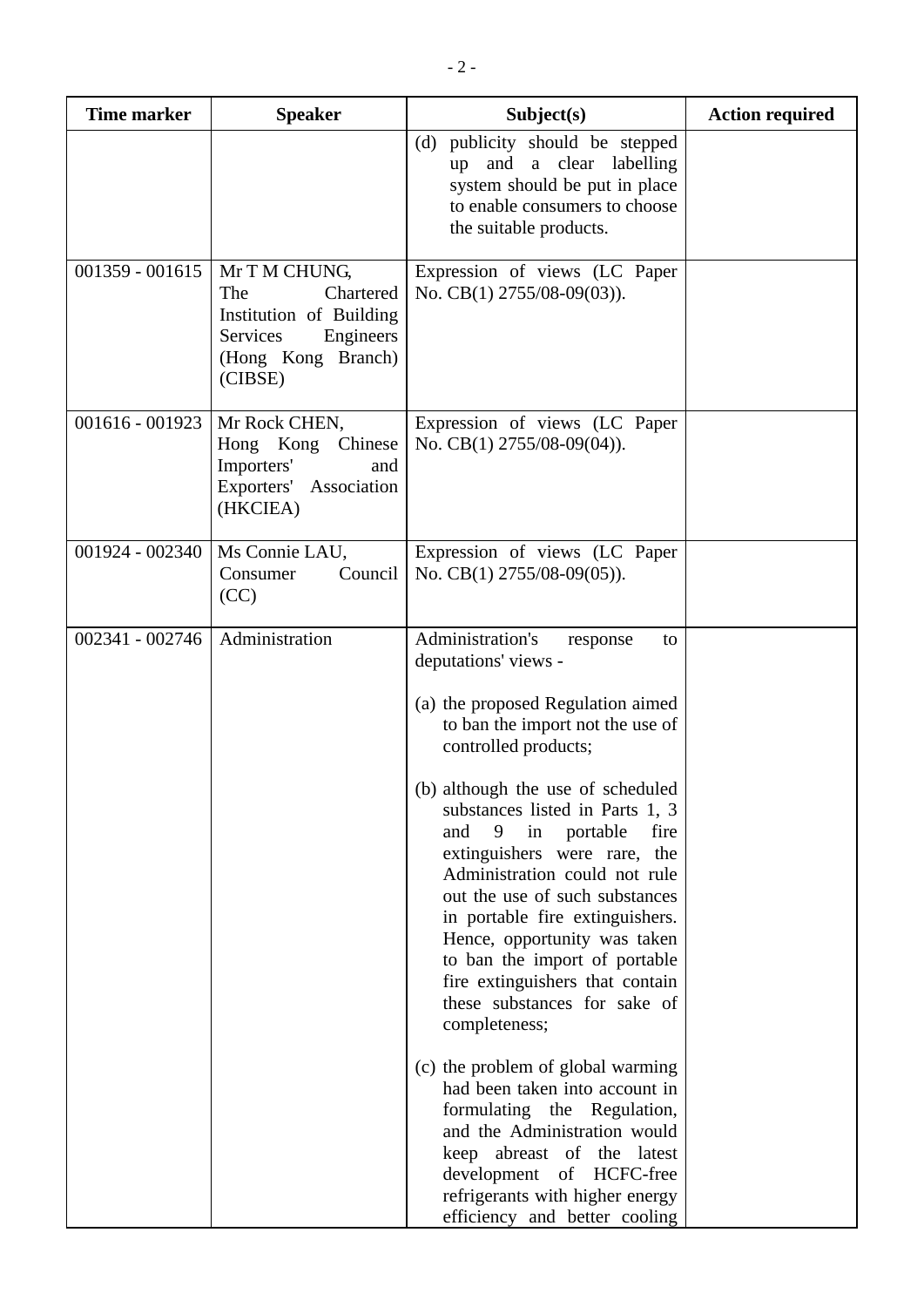| <b>Time marker</b> | <b>Speaker</b>                                   | Subject(s)                                                                                                                                                                                                                                                                                                                                                                                                                                                                                                                                                                                                                                                                                                                                                                                                                                                                                                                                                                                                      | <b>Action required</b>                                                                                                                                                                              |
|--------------------|--------------------------------------------------|-----------------------------------------------------------------------------------------------------------------------------------------------------------------------------------------------------------------------------------------------------------------------------------------------------------------------------------------------------------------------------------------------------------------------------------------------------------------------------------------------------------------------------------------------------------------------------------------------------------------------------------------------------------------------------------------------------------------------------------------------------------------------------------------------------------------------------------------------------------------------------------------------------------------------------------------------------------------------------------------------------------------|-----------------------------------------------------------------------------------------------------------------------------------------------------------------------------------------------------|
|                    |                                                  | performance;<br>(d) the price difference between<br>conventional and HCFC-free<br>air-conditioners had narrowed<br>down to about 7% and was<br>expected to reduce further as<br>more compliant models were<br>made available in the market;<br>and                                                                                                                                                                                                                                                                                                                                                                                                                                                                                                                                                                                                                                                                                                                                                              |                                                                                                                                                                                                     |
|                    |                                                  | definition<br>"room<br>$(e)$ the<br>of<br>air-conditioner"<br>in<br>the<br>Regulation<br>proposed<br>was<br>consistent with that in the<br>Energy Efficiency (Labelling<br>of Products) Ordinance (Cap.<br>598) (EELPO),<br>and<br>was<br>adopted after reaching<br>a<br>consensus with the trades on<br>21 November 2008.                                                                                                                                                                                                                                                                                                                                                                                                                                                                                                                                                                                                                                                                                      |                                                                                                                                                                                                     |
| 002847 - 003408    | Chairman<br>Mr Peter CHU/EAMAL<br>Administration | Mr Peter CHU's view that unlike<br>split type and window<br>type<br>(termed as "single package type"<br>in the proposed Regulation) room<br>air-conditioners (defined as having<br>rated cooling capacity not<br>a<br>exceeding 7.5 kilowatts), which<br>would<br>be<br>phased<br>out<br>by<br>$1 \text{ July } 2010$ and $1 \text{ July}$<br>respectively, air-conditioners with Regulation.<br>a rated cooling capacity exceeding<br>7.5 kilowatts would need to be<br>phased out by 1 January 2010.<br>Such an arrangement might cause<br>confusion to both the trades and<br>the public.<br><b>To</b><br>this<br>end,<br>consideration should be given to<br>deferring the deadline of the latter<br>to 1 July 2010 in tandem with split<br>conditioners<br>air<br>type<br>room<br>(defined as having a rated cooling<br>capacity<br>not<br>exceeding<br>7.5 kilowatts).<br>Administration's response -<br>definition<br>$(a)$ the<br>of<br>"room<br>air-conditioner"<br>made<br>reference to that of EELPO | The Administration<br>provide<br>the<br>to<br>minutes<br>of<br>the<br>meeting<br>on<br>21 November<br>2008<br>regarding<br>the<br>of<br>outcome<br>consultation<br>with<br>$2012$ the trades on the |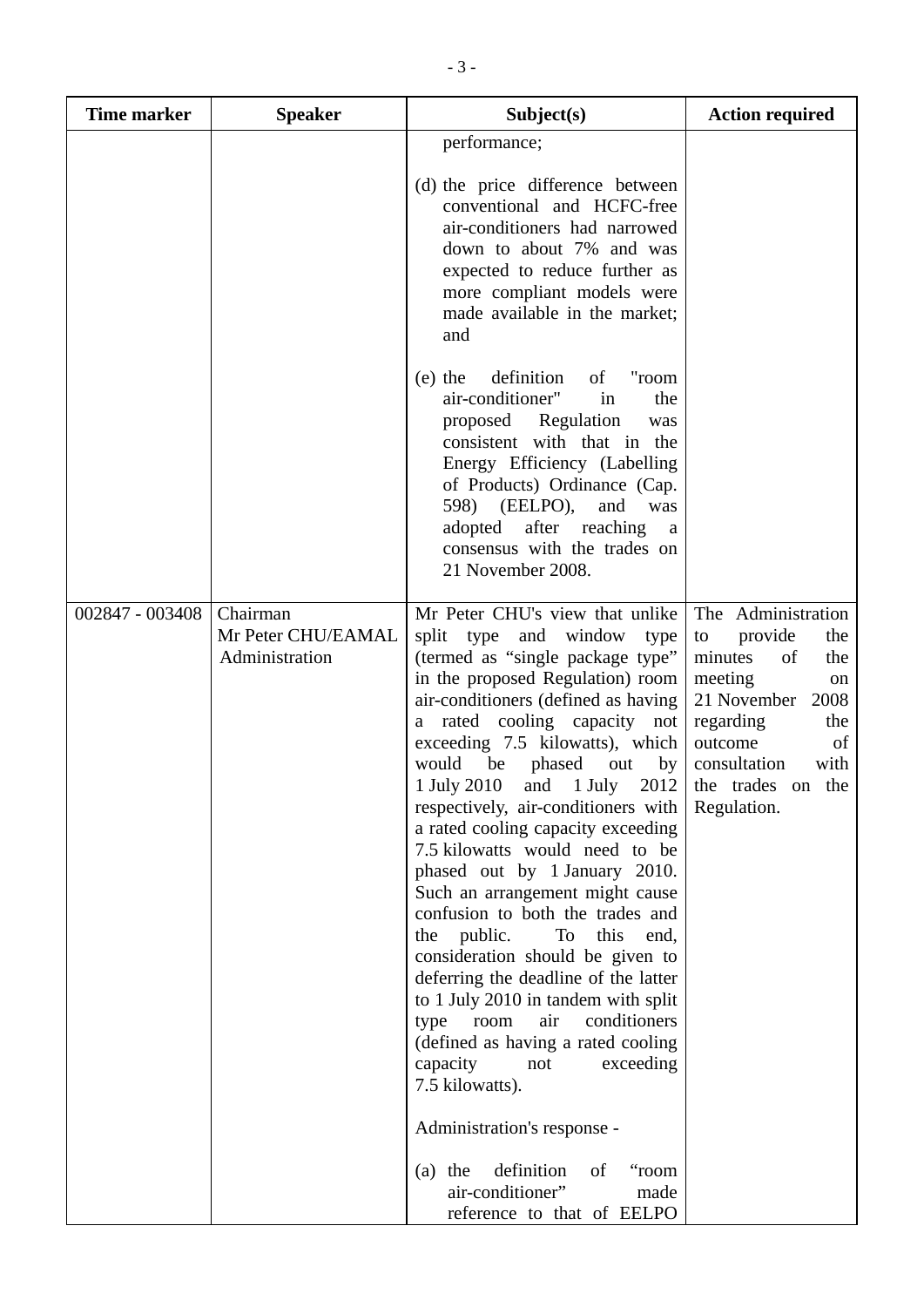| <b>Time marker</b> | <b>Speaker</b>                       | Subject(s)                                                                                                                                                                                                                                                                                                                                                                                                                      | <b>Action required</b> |
|--------------------|--------------------------------------|---------------------------------------------------------------------------------------------------------------------------------------------------------------------------------------------------------------------------------------------------------------------------------------------------------------------------------------------------------------------------------------------------------------------------------|------------------------|
|                    |                                      | and was proposed by the<br>EAMAL as recorded in the<br>minutes of the meeting on<br>21 November 2008; and                                                                                                                                                                                                                                                                                                                       |                        |
|                    |                                      | (b) the definition was modelled<br>after that in EELPO, and thus<br>should<br>not<br>cause<br>any<br>confusion.                                                                                                                                                                                                                                                                                                                 |                        |
| 003409 - 004257    | Mr Vincent FANG                      | Mr Vincent FANG's enquiries -                                                                                                                                                                                                                                                                                                                                                                                                   |                        |
|                    | Administration<br>Mr Peter CHU/EAMAL | (a) the number of air-conditioners<br>with a rated cooling capacity<br>exceeding<br>7.5<br>kilowatts<br>currently in use; and                                                                                                                                                                                                                                                                                                   |                        |
|                    |                                      | the<br>$(b)$ if<br>number<br>was<br>not<br>substantial, whether it was<br>feasible to defer the deadline<br>to 1 July 2010 as proposed by<br>the trades.                                                                                                                                                                                                                                                                        |                        |
|                    |                                      | Administration's response -                                                                                                                                                                                                                                                                                                                                                                                                     |                        |
|                    |                                      | (a) the trades had only expressed<br>concern that suppliers needed<br>more time to set up production<br>lines for HCFC-free room<br>air-conditioners<br>other<br>not<br>of<br>air-conditioners.<br>types<br>Hence, the banning of split<br>type and window type (termed<br>as "single package type" in the<br>proposed Regulation) room<br>air-conditioners was deferred<br>to 1 July 2010 and 1 July 2012<br>respectively; and |                        |
|                    |                                      | (b) no relevant statistics on the<br>number<br>of<br>air-conditioners<br>with a rated cooling capacity<br>exceeding<br>7.5<br>kilowatts<br>currently in use;                                                                                                                                                                                                                                                                    |                        |
|                    |                                      | Mr Peter CHU's views -                                                                                                                                                                                                                                                                                                                                                                                                          |                        |
|                    |                                      | (a) the number of air-conditioners<br>with a rated cooling capacity<br>7.5<br>kilowatts<br>exceeding<br>currently in use was relatively<br>small; and                                                                                                                                                                                                                                                                           |                        |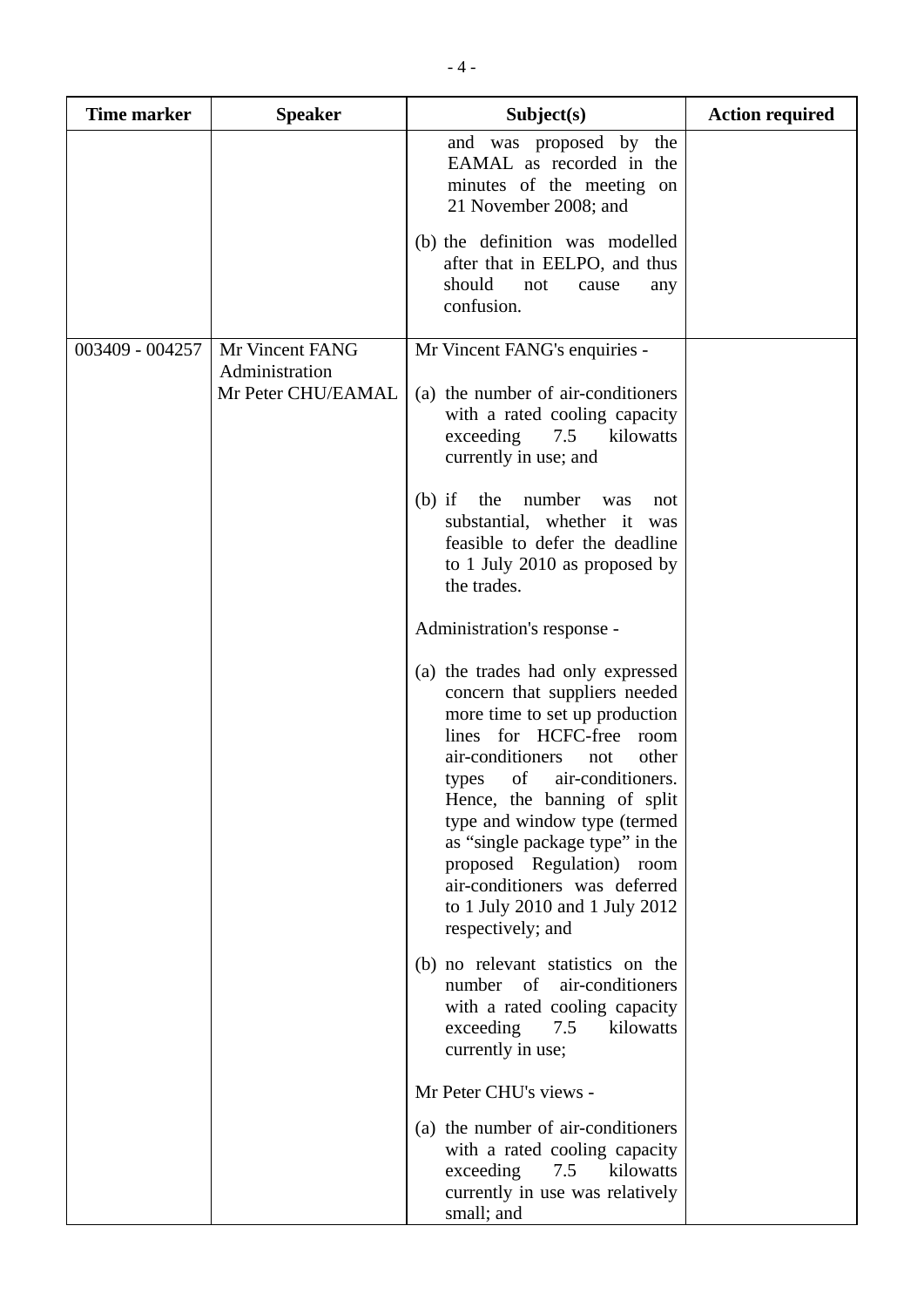| <b>Time marker</b> | <b>Speaker</b>                       | Subject(s)                                                                                                                                                                                           | <b>Action required</b>                                           |
|--------------------|--------------------------------------|------------------------------------------------------------------------------------------------------------------------------------------------------------------------------------------------------|------------------------------------------------------------------|
|                    |                                      | (b) the price difference between<br>conventional and HCFC-free<br>air-conditioners was less than<br>25% and varied depending on<br>the models and functions.                                         |                                                                  |
| 004258 - 004906    | Ms Cyd HO<br>Ms Connie LAU/CC        | Ms Cyd HO's enquiry on the<br>criteria for<br>assessing<br>market<br>readiness.                                                                                                                      | CC to provide the<br>criteria for assessing<br>market readiness. |
|                    |                                      | Ms Connie LAU's response -                                                                                                                                                                           |                                                                  |
|                    |                                      | (a) there<br>objective<br>was<br>no<br>standard, but the availability of<br>sufficient supply of compliant<br>products<br>and<br>market<br>competition would be taken<br>into account; and           |                                                                  |
|                    |                                      | (b) it was worth noting that the<br>trades were ready for the<br>changes brought about by the<br>Regulation according to their<br>submissions<br>the<br>to<br>Subcommittee.                          |                                                                  |
| 004907 - 010329    | Mr WONG Ting-kwong<br>Administration | Mr WONG Ting-kwong's views -                                                                                                                                                                         |                                                                  |
|                    | Chairman                             | Mr LAM Oi-ki/ ARFSIC $(a)$ the Regulation had to be<br>simple and clear;                                                                                                                             |                                                                  |
|                    |                                      | (b) more communications with the<br>trades<br>essential<br>were<br>to<br>facilitate compliance.                                                                                                      |                                                                  |
|                    |                                      | Administration acknowledged the<br>need to communicate with the<br>trades and was of the view that the<br>trade's views had been taken into<br>account.                                              |                                                                  |
|                    |                                      | Mr LAM Oi-ki's enquiries -                                                                                                                                                                           |                                                                  |
|                    |                                      | (a) whether both import and use of<br>portable<br>fire extinguishers<br>would be banned according to<br>of<br>10(b)<br>the<br>paragraph<br>Legislative<br>Council<br><b>Brief</b><br>(EP 351/O4/34); |                                                                  |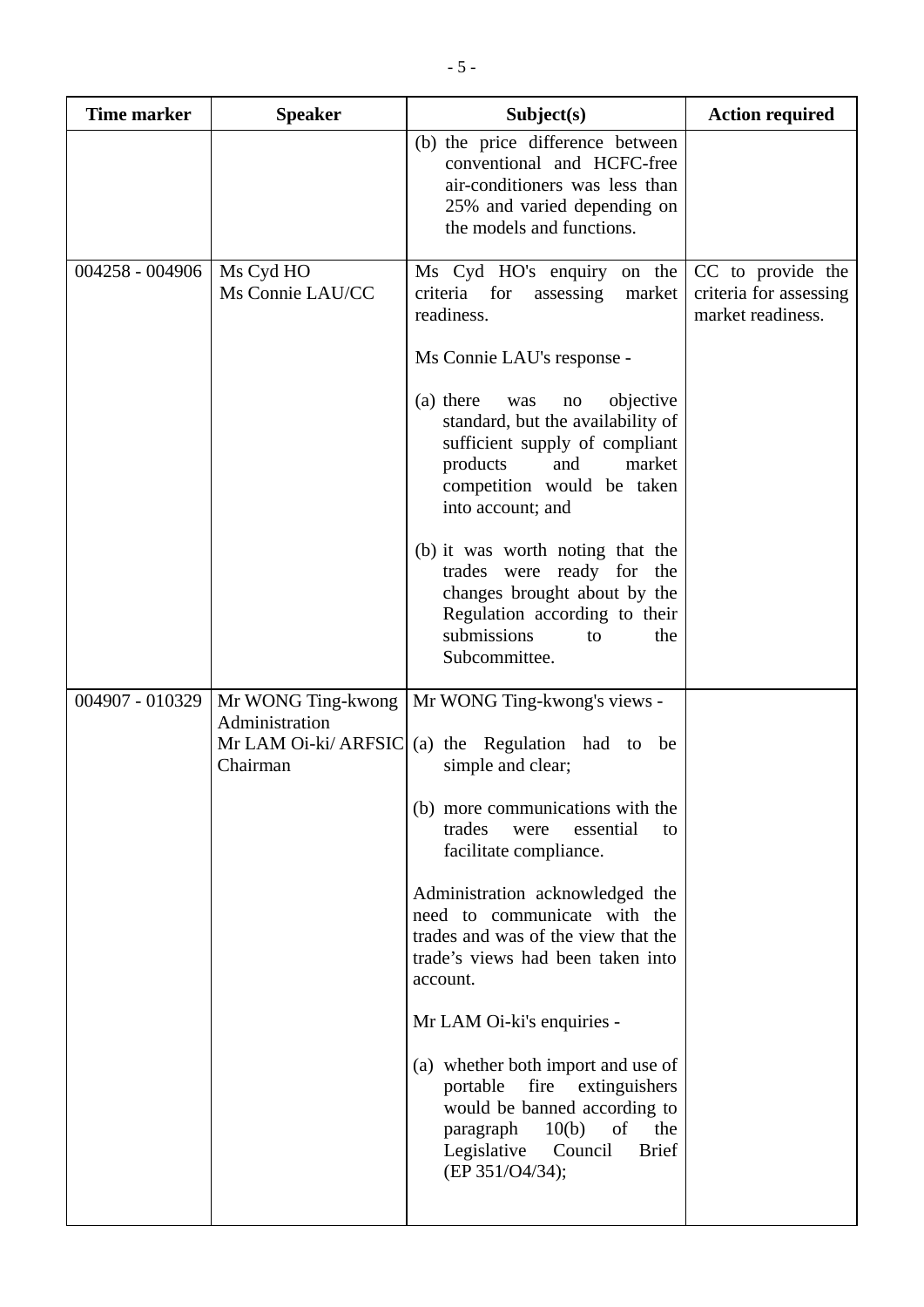| <b>Time marker</b> | <b>Speaker</b>                                    | Subject(s)                                                                                                                                                                                                                                                                                                                                                                                            | <b>Action required</b> |
|--------------------|---------------------------------------------------|-------------------------------------------------------------------------------------------------------------------------------------------------------------------------------------------------------------------------------------------------------------------------------------------------------------------------------------------------------------------------------------------------------|------------------------|
|                    |                                                   | (b) why scheduled substances<br>listed in Parts 4, 5, 6 and 7<br>were not banned for fire<br>extinguishers<br>their<br>as<br>counterparts listed in Parts 1,<br>3 and 9 were.                                                                                                                                                                                                                         |                        |
|                    |                                                   | Administration's clarification -                                                                                                                                                                                                                                                                                                                                                                      |                        |
|                    |                                                   | (a) only import would be banned<br>not the use;                                                                                                                                                                                                                                                                                                                                                       |                        |
|                    |                                                   | (b) unlike scheduled substances<br>listed in Parts 1, 3 and 9,<br>those listed in Parts 4, 5, 6<br>and 7 were technically not<br>feasible for<br>in fire<br>use<br>extinguishers.                                                                                                                                                                                                                     |                        |
| 010330 - 010535    | Chairman<br>Mr Peter CHU/ EAMAL<br>Administration | Mr Peter CHU's view that while<br>definition<br>of<br>the<br>room<br>air-conditioner was in line with<br>that in EELPO, the trades would<br>appreciate it if the Administration<br>would consider extending the<br>deadline<br>for<br>banning<br>air-conditioners with<br>rated<br>a a<br>cooling<br>capacity<br>exceeding<br>7.5 kilowatts from 1 January 2010<br>to 1 July 2010 to avoid confusion. |                        |
|                    |                                                   | Administration's response -                                                                                                                                                                                                                                                                                                                                                                           |                        |
|                    |                                                   | if there was a problem in the<br>(a)<br>trade-wide<br>supply of the<br>air-conditioners,<br>concerned<br>the Administration would be<br>willing to review and extend<br>the deadline;                                                                                                                                                                                                                 |                        |
|                    |                                                   | (b) if this was only a problem of<br>individual<br>suppliers,<br>the<br>extension would be unfair to<br>other complying suppliers;<br>and                                                                                                                                                                                                                                                             |                        |
|                    |                                                   | the proposed adoption of the<br>(c)<br>definition in EELPO for room<br>air-conditioner was proposed<br><b>EAMAL</b><br>and<br>the<br>by<br>Regulation<br>had<br>been                                                                                                                                                                                                                                  |                        |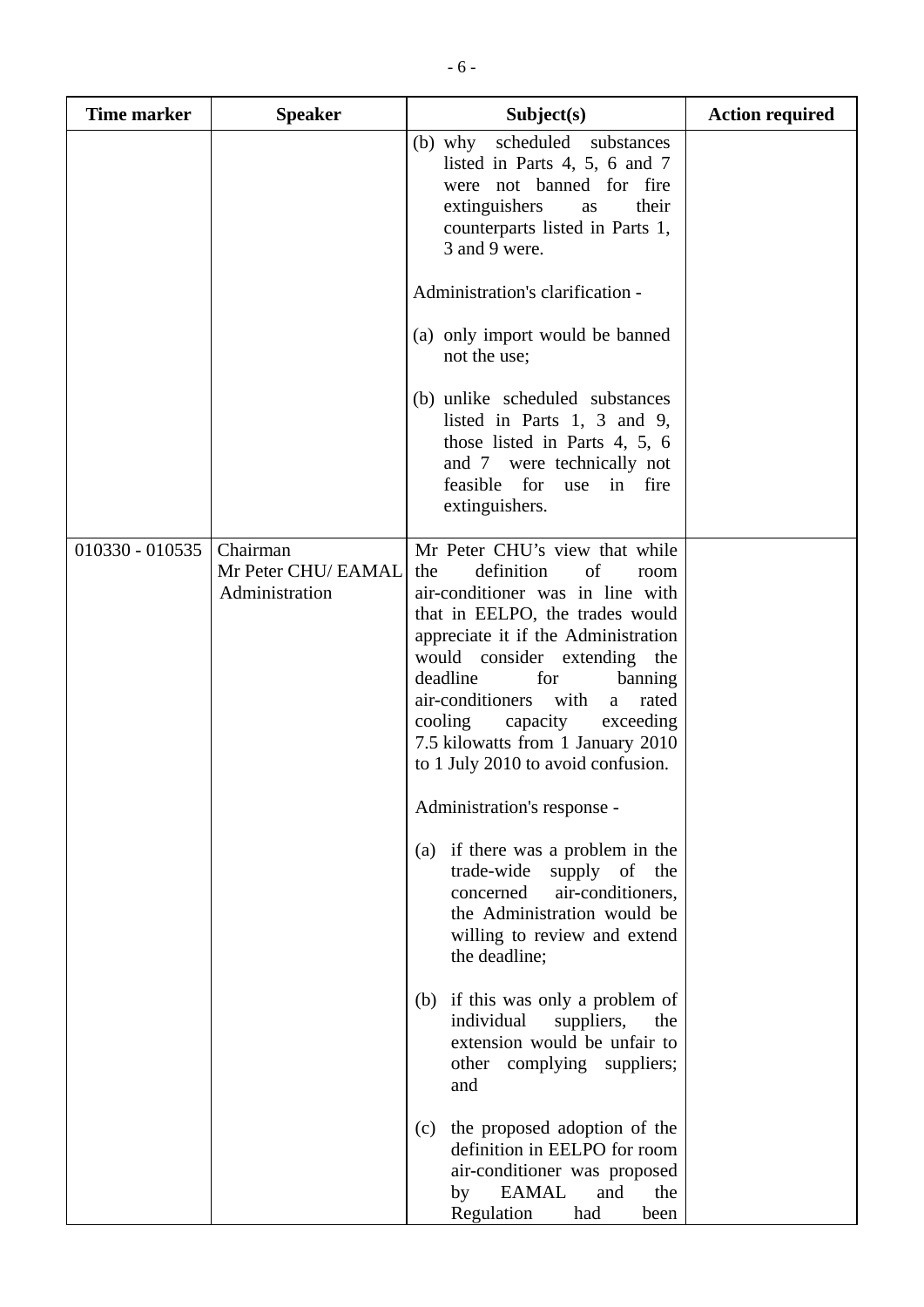| <b>Time marker</b> | <b>Speaker</b>                               | Subject(s)                                                                                                                                                                                                                                                                                                                                                                                                                                                                                                                  | <b>Action required</b> |
|--------------------|----------------------------------------------|-----------------------------------------------------------------------------------------------------------------------------------------------------------------------------------------------------------------------------------------------------------------------------------------------------------------------------------------------------------------------------------------------------------------------------------------------------------------------------------------------------------------------------|------------------------|
|                    |                                              | formulated<br>taking<br>into<br>account the views of the<br>trades. There should be no<br>confusion to the trades.                                                                                                                                                                                                                                                                                                                                                                                                          |                        |
| 010536 - 010857    | Mr Vincent FANG<br>Administration            | Mr Vincent FANG's views -<br>air-conditioners with a rated<br>(a)<br>cooling capacity exceeding<br>7.5 kilowatts were mainly for<br>commercial use; and<br>(b) under the present gloomy<br>economic<br>situation,<br>the<br>Administration<br>should<br>consider<br>extending<br>the<br>deadline as proposed by the<br>trades.<br>Administration's response -<br>(a) during the consultation, the<br>trades were concerned about<br>the supply of HCFC-free room                                                            |                        |
|                    |                                              | air-conditioners<br>not<br>commercial ones, and<br>sufficient<br>grounds<br>$(b)$ no<br>to<br>extend the deadline for import<br>of air-conditioners mainly for<br>commercial use.                                                                                                                                                                                                                                                                                                                                           |                        |
| 010858 - 011521    | Chairman<br>Mr Peter CHU/ EAMAL<br>Ms Cyd HO | Chairman's enquiry on the trades'<br>views on recycling of HCFC-22<br>upon disposal of air-conditioners<br>containing such chemical.<br>Mr Peter CHU's views -<br>subject<br>$(a)$ the<br>would<br>be<br>considered in the context of<br>producer responsibility scheme<br>electrical<br>waste<br>and<br><sub>on</sub><br>electronic equipment;<br>(b) a visit to Japan by the trades to<br>observe the recycling process<br>was under preparation; and<br>(c) relevant information could be<br>provided<br>for<br>members' |                        |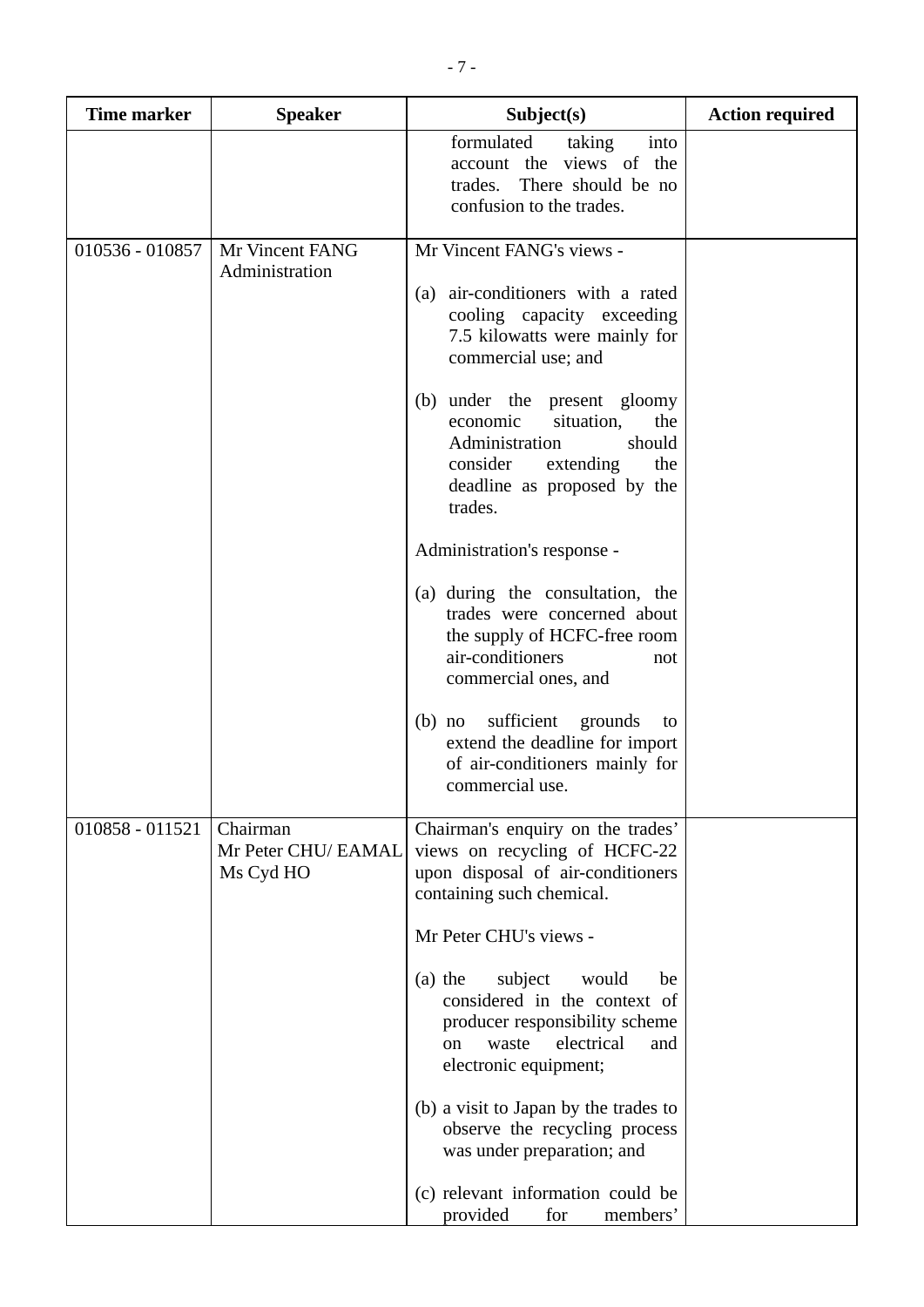| <b>Time marker</b> | <b>Speaker</b>                                                                                | Subject(s)                                                                                                                                                                                                                                         | <b>Action required</b> |
|--------------------|-----------------------------------------------------------------------------------------------|----------------------------------------------------------------------------------------------------------------------------------------------------------------------------------------------------------------------------------------------------|------------------------|
|                    |                                                                                               | reference after the visit.                                                                                                                                                                                                                         |                        |
| 011522 - 012329    | Chairman<br>Mr Peter CHU/ EAMAL<br>Mr WONG Ting-kwong<br>POON/<br>Mr<br>Otto<br><b>HKFEMC</b> | Chairman's enquiry on the trades'<br>view on extension of the ban to<br>controlled products in the course<br>of transshipment or are imported<br>solely for export.                                                                                |                        |
|                    |                                                                                               | Mr WONG Ting-kwong's concern<br>that the proposal would affect the<br>logistics industry, which would<br>have no knowledge on whether the<br>goods in transshipment/re-export<br>contained scheduled substances.                                   |                        |
|                    |                                                                                               | Mr Otto POON's<br>support<br>for<br>extending<br>the<br>ban<br>to<br>transshipment/re-export<br>of<br>controlled products since the use<br>of these products by neighbouring<br>regions might also affect Hong<br>Kong.                            |                        |
|                    |                                                                                               | Mr Peter CHU's concern about the<br>sale of products containing HCFCs<br>which were smuggled to Hong<br>Kong by unscrupulous retailers.                                                                                                            |                        |
| 012330 - 013257    | Chairman<br>Administration<br>Mr KAM Nai-wai                                                  | Clause-by-clause examination of<br>the Regulation                                                                                                                                                                                                  |                        |
|                    |                                                                                               | <b>Commencement</b><br>Interpretation                                                                                                                                                                                                              |                        |
|                    |                                                                                               | Mr KAM Nai-wai's enquiry on<br>whether the scheduled substances<br>covered all ODS.                                                                                                                                                                |                        |
|                    |                                                                                               | Administration's response -                                                                                                                                                                                                                        |                        |
|                    |                                                                                               | (a) the scheduled substances listed<br>in the Schedule to the Ozone<br>Layer Protection Ordinance<br>(Cap. 403) (the Ordinance)<br>followed those in the Montreal<br>Protocol on Substances that<br>Deplete the Ozone Layer (the<br>Protocol); and |                        |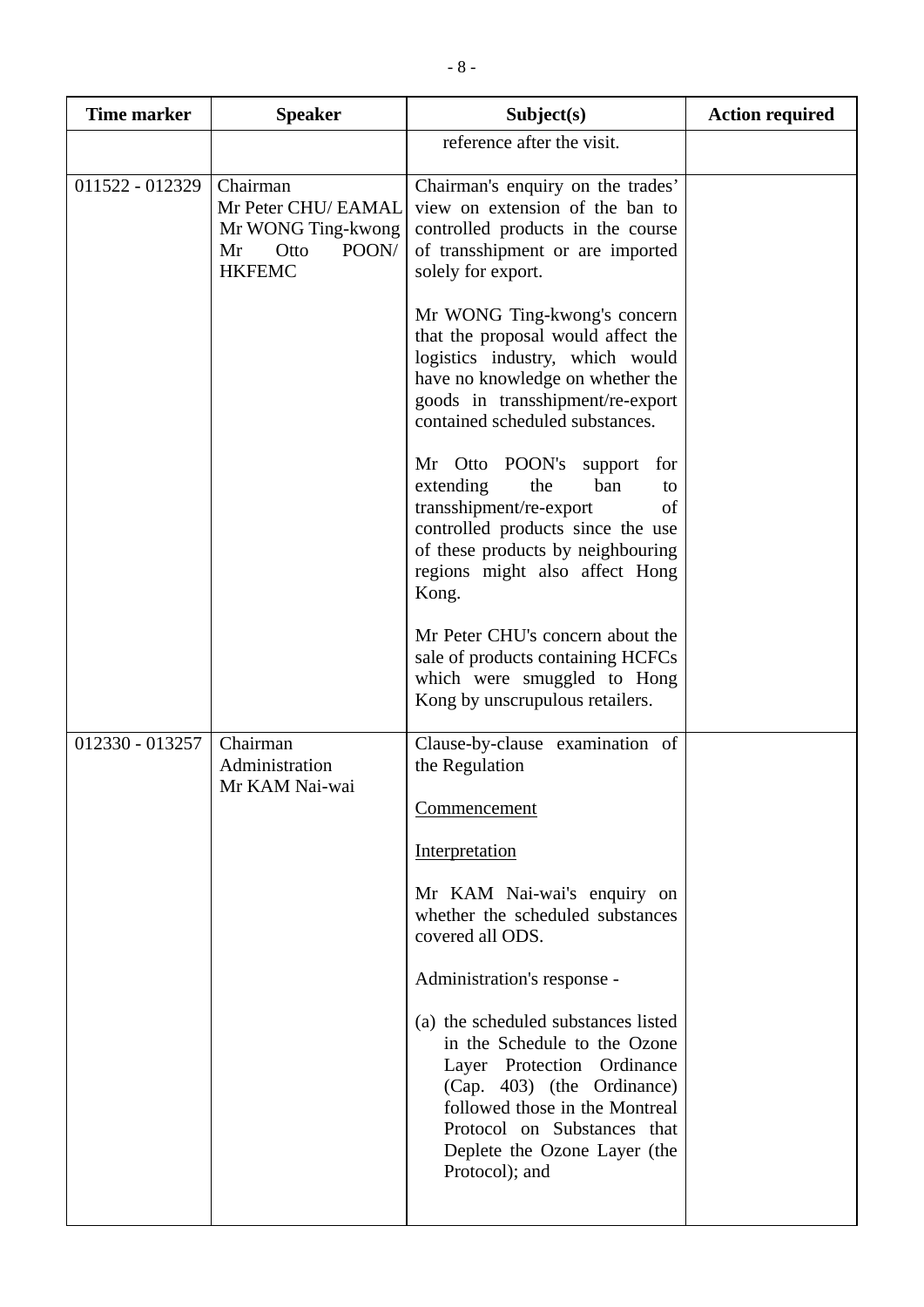| <b>Time marker</b> | <b>Speaker</b>                                     | Subject(s)                                                                                                                                                                                                                                                                                                                                                                                                                                                               | <b>Action required</b> |
|--------------------|----------------------------------------------------|--------------------------------------------------------------------------------------------------------------------------------------------------------------------------------------------------------------------------------------------------------------------------------------------------------------------------------------------------------------------------------------------------------------------------------------------------------------------------|------------------------|
|                    |                                                    | (b) the Technical and Economic<br>Panel<br>of<br>Assessment<br>the<br>Protocol provided guidelines<br>on products which contained<br>the scheduled substances and<br>alternatives for replacing these<br>products.                                                                                                                                                                                                                                                       |                        |
| 013258 - 014140    | Chairman<br>Administration                         | Chairman's enquiry on the use of<br>"pre-polymer", which appeared in<br>paragraph (e) of the proposed<br>definition of "controlled product"<br>in section 2.<br>Administration's explanation that<br>pre-polymer was a raw material<br>for plastic products.                                                                                                                                                                                                             |                        |
| 014141 - 014250    | Ms Cyd HO<br>Administration                        | Discussion on the definition of<br>"single package type".                                                                                                                                                                                                                                                                                                                                                                                                                |                        |
| $014251 - 014611$  | Administration<br>Chairman                         | Chairman's<br>enquiry<br>the<br>on<br>different phases of prohibiting the<br>import of controlled products.<br>Administration's explanation that<br>the import of products contained a<br>scheduled substance listed in Part<br>1, 2 3, 8 or 9 of the Schedule to the<br>Ordinance would be banned from<br>1 January 2015, other<br>than<br>Dichlorotrifluoroethane,<br>as<br>a<br>schedule substance listed in Part 8,<br>which would be banned from<br>1 January 2020. |                        |
| 014612 - 014820    | Administration<br>Chairman                         | Discussion on the definition of<br>"portable fire extinguisher".                                                                                                                                                                                                                                                                                                                                                                                                         |                        |
| 014821 - 014848    | Chairman<br>Assistant<br>Legal<br>Adviser 5 (ALA5) | Chairman's query on the phased<br>approach<br>in<br>expanding<br>the<br>definition of controlled products<br>and the import of these products.<br>ALA5's view that the relevant<br>amendments<br>technically<br>were<br>viable.                                                                                                                                                                                                                                          |                        |